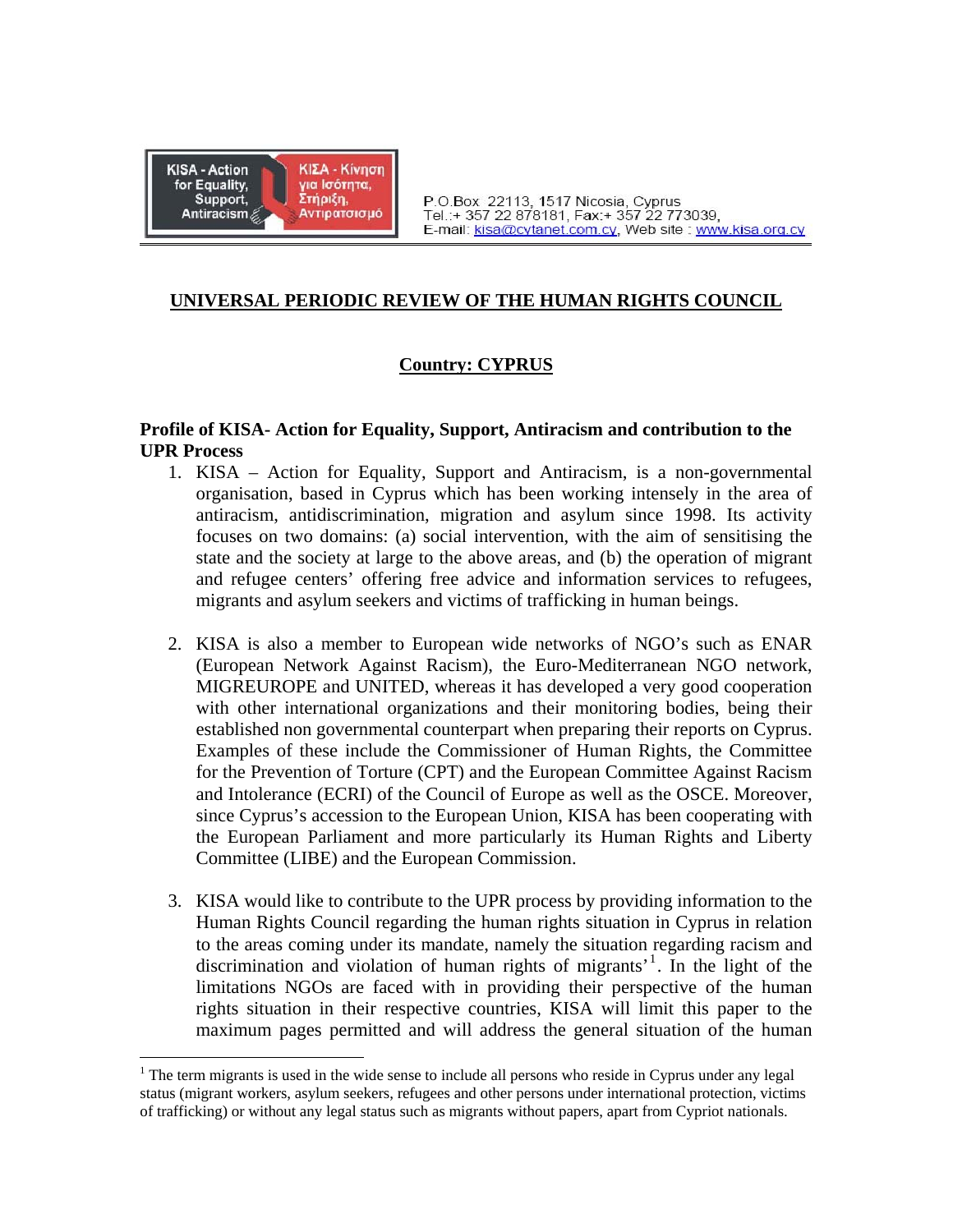rights situation of migrants in Cyprus. However, more information may be provided with regard to any particular group falling under KISA's mandate and to any specific international human rights instrument at the request of the Human Rights Council.

## **A. Applicability and implementation of human rights instruments in relation to migrants**

- 4. Cyprus signed and ratified all major international human rights instruments of the United Nations apart from the International Convention on the Rights of Migrant Workers and the Members of their Families<sup>[2](#page-1-0)</sup>. Moreover, it has signed and ratified the majority of the human rights instruments of the Council of Europe whereas, since 2004 it is obliged to apply the human rights related instruments of the European Union as its member state, including the legislative measures adopted in the areas of antidiscrimination, immigration and asylum.
- 5. In theory, international human rights Conventions ratified by Cyprus apply to every person irrespective of nationality, national or ethnic origin or any other different identity and they are superior to any other domestic legislation of Cyprus, apart from the Constitution<sup>[3](#page-1-1)</sup>. Their provisions are directly applicable before national Courts. Because of their direct applicability, no national implementing legislation is normally enacted apart from the ratification laws, whereas national legislation is not always amended to align itself with international obligations. The above system in conjunction with the lack of legal aid in the administrative law cases where the state is held accountable for the human rights violations of migrants, makes it very difficult for this vulnerable group to actually enjoy their human rights protected under international law<sup>[4](#page-1-2)</sup>.
- 6. In the human rights field, Cyprus faces a lot of challenges the most important of which are the lack of national action plans to mainstream human rights in all policies of the government, including immigration and asylum policies, as well as the lack of effective horizontal monitoring mechanisms. In the field of racism, although the Government undertook the obligation in the 2001 Durban Conference to develop an action plan to fight racism and discrimination, no such action plan has ever been developed up to date. In the monitoring field, there are two bodies with a mandate to monitor implementation of human rights, the ETHNOPAD (National Institution for the Protection of Human Rights) and the Ombudsman. ETHNOPAD is a quasi governmental institution with no real powers to monitor human rights abuses as its remains since its establishment without a legal framework, without a budget and the necessary infrastructure to

1

<sup>&</sup>lt;sup>2</sup> In line with other EU member states

<span id="page-1-1"></span><span id="page-1-0"></span><sup>&</sup>lt;sup>3</sup> On the basis of Article 169 of the Constitution

<span id="page-1-2"></span><sup>&</sup>lt;sup>4</sup> One of the few exceptions to the above rule is the 1951 Geneva Convention on the status of Refugees that the Refugee Law of 2000 was enacted for its implementation, mainly because of obligations deriving from the European Union membership.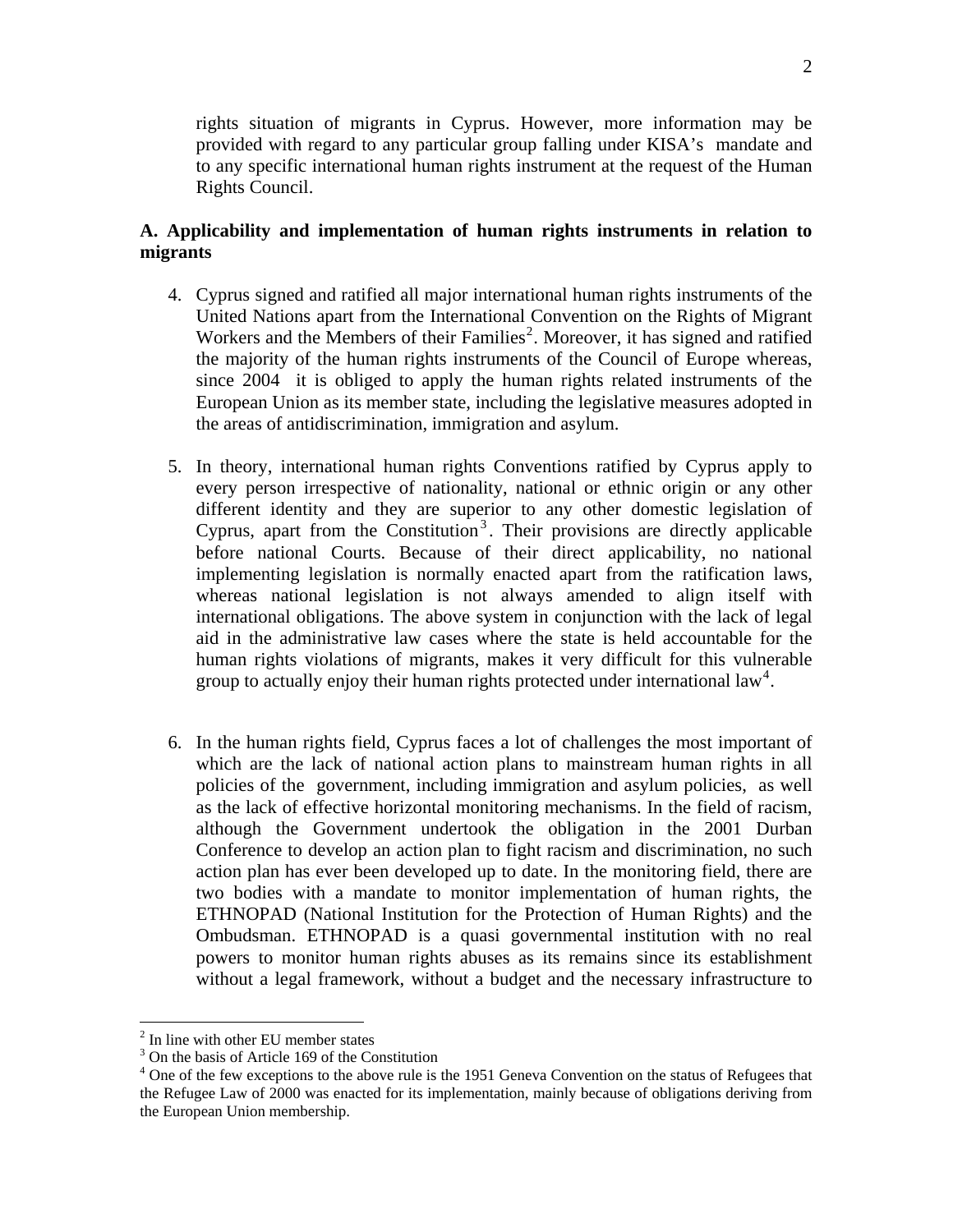fulfil its mandate. The Ombudsman, on the other hand, has no enforcement mechanisms to impose its decisions, apart from some minimal mechanisms in cases of discrimination.

7. In the field of migration and asylum, the need to mainstream human rights is even greater as migrants are the most vulnerable to human rights abuses in the light of current immigration and asylum policies followed by Cyprus. The need for Cyprus to develop a comprehensive immigration and asylum policy, in line with the Republic' s human rights obligations, has been repeatedly highlighted in the reports of many Council of Europe bodies such as the Commissioner for Human Rights and the European Commission Against Racism and Intolerance (ECRI)<sup>[5](#page-2-0)</sup>.

#### **B. Overall view of the migration and asylum policies of Cyprus**

1

8. Cyprus has followed a very rigid migration model since the  $1990$ 's,  $6$  based on the temporary residence<sup>[7](#page-2-2)</sup> of migrant workers linked to a specific job<sup>[8](#page-2-3)</sup> for a specific employer<sup>[9](#page-2-4)</sup>. This system ceased to apply after accession to the EU in relation to migrants from EU member states as freedom of movement rules apply vis a vis those nationals. The system of recruitment and the replacement of the third country nationals is operated and controlled by private agencies<sup>[10](#page-2-5)</sup>. Third country nationals do not have full and equal access to the health system and services<sup>[11](#page-2-6)</sup>. The only rights recognised under the law on an equal basis as Cypriots and EU nationals are labour rights. This model has created two parallel and segregated worlds: one for Cypriots and EU nationals and the other for third country

<span id="page-2-0"></span><sup>&</sup>lt;sup>5</sup> See the Reports of the Council of Europe Commissioner of Human Rights CommDH(2004)2, Strasbourg, 12 February 2004, CommDH(2008)36, Strasbourg, 12 December 2008 and also ECRI, Third Report on Cyprus, 16 December 2005.

<span id="page-2-1"></span> $6$  This migration model was developed on the basis of the council of the ministers decision 33.210 on the 15<sup>th</sup> March 1990. The decisions in relation to the praxis of this model are taken by the Ministerial Committee for the Employment of Foreigners and its decisions are not published in the official gazette of the Government.

<span id="page-2-2"></span><sup>&</sup>lt;sup>7</sup> Currently it is set at four years maximum, with exceptions in case of domestic workers taking care of the elderly or ill persons of persons with disabilities.

<span id="page-2-3"></span><sup>&</sup>lt;sup>8</sup> The employer must prove that Cypriots or EU nationals are not interested for the particular job in order to be approved the employment. In case the employer will have to release employees the employer is obliged to release firs the third country nationals. Third country nationals who lose their jobs they lose their resident permit and they have to leave Cyprus immediately without the right to seek new employment otherwise will get deported.

<span id="page-2-4"></span><sup>&</sup>lt;sup>9</sup> During the 1<sup>st</sup> and the 4<sup>th</sup> year of their employment third country nationals can not change employer. During the  $2^{nd}$  and the  $3^{rd}$  year they must have permission from the employer or prove serious violations of their working conditions by their employer.

<span id="page-2-5"></span> $10$  These Agencies offered low quality services and often are accused for violations of the rights of the employees and in some cases even for trafficking in human beings.<br><sup>11</sup> Third country nationals do not have like Cypriots and EU Citizens access to the health system and

<span id="page-2-6"></span>services according to the level of their income. Access to health care is based for third country nationals on private health insurances. The costs are covered 50% by the third country employee and the other 50% by the employer. This insurances are very basic and their beneficiaries do not enjoy an equal access to health system & services.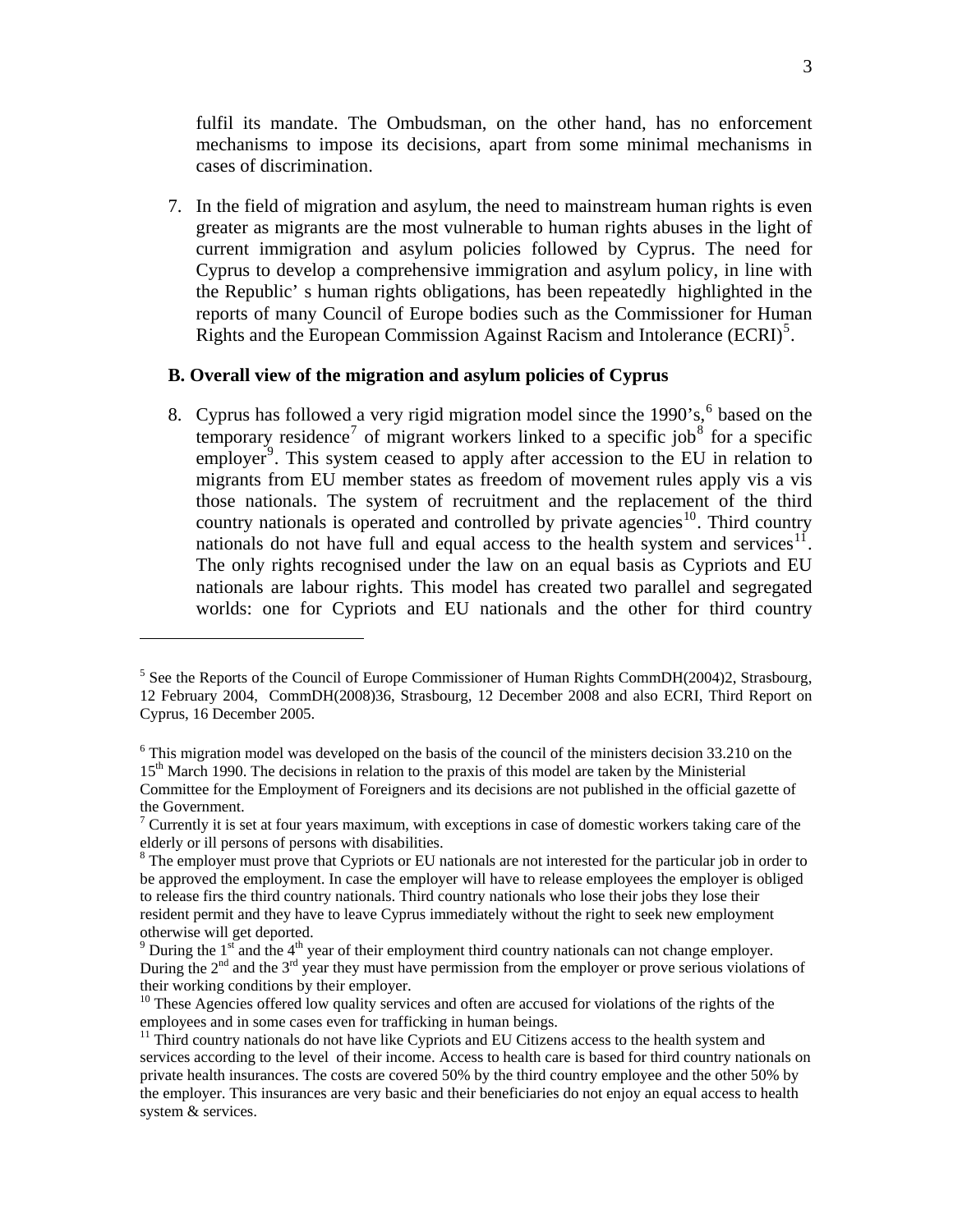nationals. This in itself excludes migrants from any integration measures, from operating in a free labour market, and from been valued and taken into account when measures are taken or policies are decided upon which relate to social inclusion and non-discrimination<sup>[12](#page-3-0)</sup>. The third country employees not only are excluded from an equal basis treatment in employment and social policy, but they are also seen as a reserve army to boost the economy and fill the employment gaps. At the same time, they are seen as a potential threat for the efforts to increase the participation of vulnerable groups such as young persons and women<sup>[13](#page-3-1)</sup>. (For more detailed information of the position of migrants in Cyprus see KISA's positions on the Fifth periodic report submitted by the Government of Cyprus on the implementation of the International Covenant on Economic, Social and Cultural Rights attached as **ANNEX I**).

- 9. In the context of the above policies, third country nationals are excluded from any possibility to integrate in the Cypriot society and to benefit from the legal safety of permanent residence status and therefore more rights, after some years of residence in the country. Even those that have been living, for some reason or another, for long periods in Cyprus, do not enjoy equal treatment vis a vis Cypriots or EU nationals as their residence is always based on short term temporary residence permits renewed every year.
- 10. With regard to asylum seekers and refugees, Cyprus adopted a strict policy both in terms of recognition rates, which are the lowest at least in Europe  $(0,02\%)$  as well as with regard to rights pertaining to the reception conditions of asylum seekers. The underlying principle to these policies is that the less reception rights we grant to asylum seekers and the fewer people we recognize as refugees, the less asylum seekers we will have as Cyprus will not be a favorable destination. This, however has been proven wrong as despite the strict policies of the Government, Cyprus is one of the first asylum countries per capita in Europe, which is also related to its geographical position as well as to the fact that it does not control its external borders at the non-government controlled areas of Cyprus.
- 11. Asylum seekers and refugees face particular difficulties in Cyprus relating to the asylum procedures determining refugee status, the reception conditions of asylum seekers and detention and ill treatment of asylum seekers as also reported by the Committee for the Prevention of Torture, Inhuman and Degrading Treatment (CPT) of the Council of Europe<sup>[14](#page-3-2)</sup>. (For more detailed information of the situation of asylum seeker and refugees see KISA's memos attached as **ANNEXES II, III, IV and V**).

 $\overline{a}$ 

<span id="page-3-0"></span><sup>&</sup>lt;sup>12</sup> «Feeding in» and «Feeding out» and Integrating Immigrants and Ethnic Minorities, A study of National

<span id="page-3-1"></span>Policies, Panos Pashardes, University of Cyprus , November 2005<br><sup>13</sup> Employment Strategy of foreign labour force in Cyprus. Ministry of Labour and Social Insurance, July 2007.

<span id="page-3-2"></span><sup>&</sup>lt;sup>14</sup> See CPT Reports on Cyprus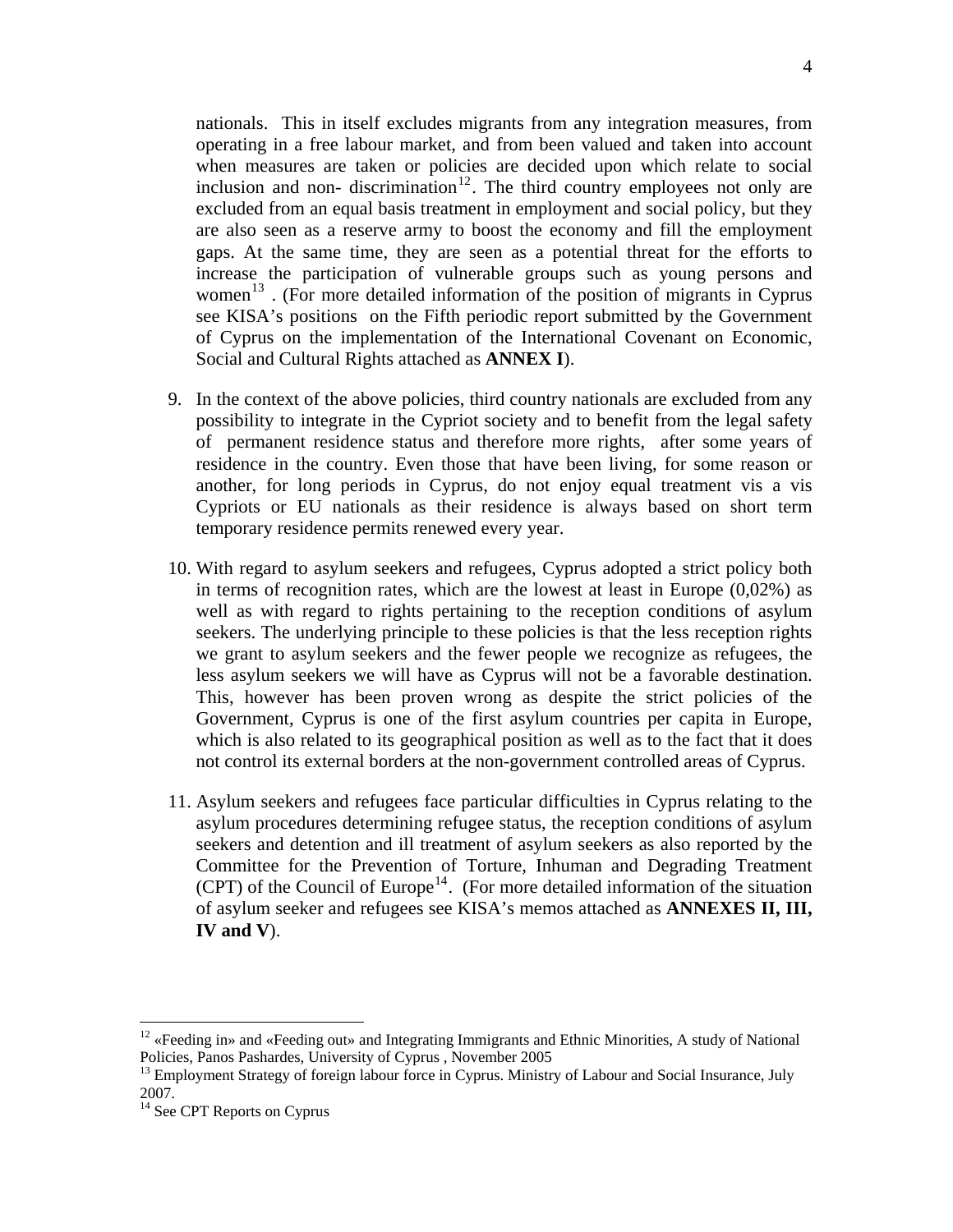#### **C. Racism and Discrimination**

- 12. Unfortunately, there are no reliable, comprehensive data regarding the extent of discrimination faced by disadvantaged groups in Cyprus. There are hardly any research findings or data collections regarding the forms and extent of discrimination based on the experiences of the victims. The vast majority of the available data is based on research and data collection on the attitudes, values, and views of the society towards the victims.
- 13. According to the Annual Report 2007<sup>[15](#page-4-0)</sup>, the Ombudsman (Body Against Discrimination and Racism) during 2007 received 159 complains. 80% of them related to discrimination related to ethnicity, 8% to gender, 5% to disability, 4% to age, 2% to religion and 1% to sexual orientation. 105 of the 159 complaints were examined, and in 13 complaints the Body has prepared reports with recommendations to the authorities. For another 27, the relevant authority responded positively and the problem was resolved without being obliged to prepare a report. The Ombudsman underlines the anxiety of the Cypriot Society regarding the increase of racist violence<sup>[16](#page-4-1)</sup>. According to the 2008 report of KISA 220 cases were reported for discrimination and racist incidents at its Immigrant and Refugee Centres [17](#page-4-2).
- 14. The main form and extent of discrimination against third country nationals results from the fact that third country nationals are not considered to be an integral part or an established social group of the Cypriot society. As already elaborated upon in the previously all migrant workers face discrimination in relation to equal access to labour market, to employment / reemployment infrastructures, to labour dispute mechanisms, to health services, to vocational training, to programs supporting the re-entering and improving of their positions in the Labour market This is largely due to the migration model currently followed by the Cypriot government.
- 15. Unequal pay, occupational segregation, restricted employment of migrant women in low skill, low-paid, low-status jobs, and gender division of labour based on ethnic background contribute to the multiple discrimination of migrant women and to their discrimination and sexual harassment as a particularly vulnerable group of the Cypriot Society<sup>[18](#page-4-3)</sup>. Moreover, institutional discrimination and racism is of serious concern in Cyprus. According to a survey conducted by RUBSI, 47% of the participants reported having encountered institutional discrimination and 63% reported discrimination and prejudice on a 'daily basis'  $19$ . A second

 $\overline{a}$ 

<sup>&</sup>lt;sup>15</sup> The Cyprus Equality Body, Annual Report 2007, January 2009, Cyprus

<span id="page-4-1"></span><span id="page-4-0"></span><sup>&</sup>lt;sup>16</sup> The Cyprus Equality Body, Report 2/2008, 26.01.2009, Cyprus & Report 241/2008, 10.03.2009, Cyprus <sup>17</sup> KISA – Action for Equality, Support , Antiracism. Annual Report 2008, February 2009, Cyprus

<span id="page-4-3"></span><span id="page-4-2"></span><sup>&</sup>lt;sup>18</sup> Sainsbury, Sondra, The Silent Presence: Asian Female Domestic Workers and Cyprus in the New Europe in Performing Identity/ Crossing Borders Conference (May 2007).

Council of Europe, ECRI - Third Report on Cyprus, Strasburg, 16 May 2006.

Eva Soumeli and Nicos Trimikliniotis, Equal Opportunities and industrial relations, EIRO, February 2004.

<span id="page-4-4"></span><sup>&</sup>lt;sup>19</sup> RUBSI, Policy and Practise – Ethnicity and Race in Contemporary Cyprus, October 2008, Cyprus.